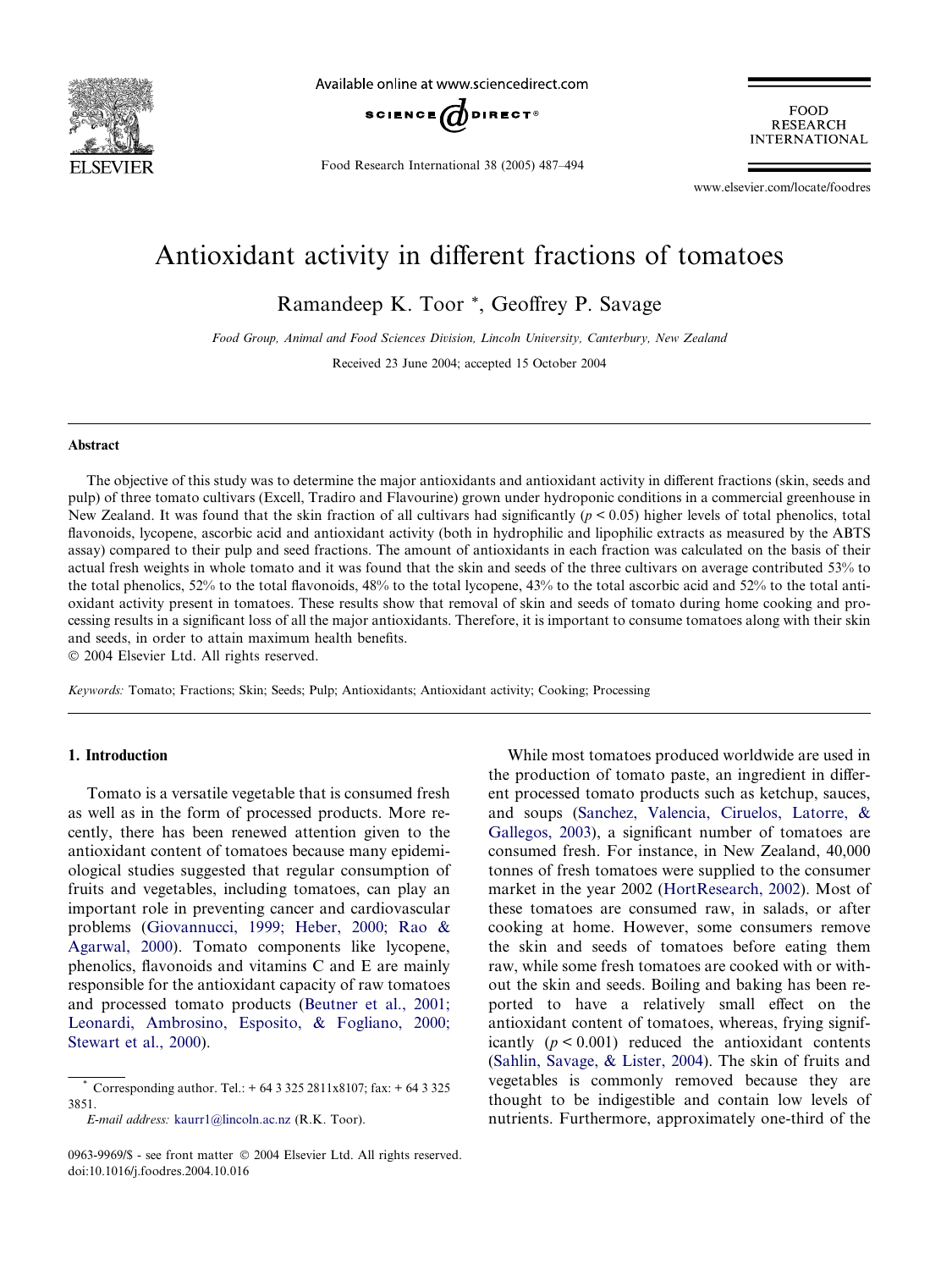<span id="page-1-0"></span>total weight of tomatoes in the form of skin and seeds is discarded during processing of tomatoes into paste ([Al-Wandawi, Abdul-Rahman, & Al-Shaikhly, 1985\)](#page-6-0). However, [Wolfe, Wu, and Liu \(2003\)](#page-7-0) reported that the apple peels are a very rich source of antioxidants and had significantly higher amounts of phenolic compounds, antioxidant activity and antiproliferative activity than the flesh of apples. They suggested that regular consumption of apple peels may result in reduced risks of cardiovascular diseases and cancer.

[Al-Wandawi et al. \(1985\)](#page-6-0) reported that tomato skin contains high levels of lycopene compared to the pulp and seeds. In addition, tomato skin and seeds were reported to contain essential amino acids, and the tomato seeds had particularly high amounts of minerals (Fe, Mn, Zn, and Cu), and monounsaturated fatty acids (especially, oleic acid). However, they did not measure the other antioxidant compounds in their study. In most of the previous studies, antioxidants have been measured, mainly in, whole tomatoes or processed tomato products [\(Lavelli, Peri, & Rizzolo, 2000; Marti](#page-7-0)[nez-Valverde, Periago, Provan, & Chesson, 2002;](#page-7-0) [Raffo et al., 2002\)](#page-7-0). [Stewart et al. \(2000\)](#page-7-0) reported that the majority of the flavonols in tomatoes are present in the skin. Similarly, [Sharma and Le Maguer \(1996\)](#page-7-0) observed that most of the lycopene was associated with the skin and water insoluble fraction of the tomato pulp. Recently, [George, Kaur, Khurdiya, and Kapoor](#page-7-0) [\(2004\)](#page-7-0) studied antioxidant components in 12 field grown tomato genotypes, and reported that on an average, the tomato skin had 2.5 times higher lycopene levels than the pulp. They also reported that the tomato skin had significant amounts of phenolics and ascorbic acid. There is a lack of information on the levels of antioxidants in the seed fraction of tomatoes, and this could be an important contributor to the antioxidant activity of tomatoes. In general, limited data are available on the contribution of the different fractions (skin, pulp and seeds) towards the total amount of the antioxidant components and antioxidant activity of tomatoes. Therefore, it is difficult to assess the health benefits of including the skin and seeds of tomatoes during home consumption or the production of processed products. The main objective of this study was to compare the major antioxidants and total antioxidant activity in the skin, pulp, and seed fractions of three commercially grown New Zealand tomato cultivars.

#### 2. Materials and methods

#### 2.1. Fruit sampling

Tomato fruits from three commercial tomato cultivars: Excell, Tradiro (De Ruiter Premier Seeds, Bergs-

#### Table 1

Weights and dry matter of the skin, pulp and seed fractions of three cultivars (means  $\pm$  standard errors,  $n = 3$ )

| Cultivar/fraction | Weight $(g)$    | Dry matter $(\%$ |  |
|-------------------|-----------------|------------------|--|
| Excell            |                 |                  |  |
| Skin              | $14.3 \pm 0.75$ | $5.7 \pm 0.03$   |  |
| Pulp              | $73.7 \pm 3.45$ | $4.6 \pm 0.06$   |  |
| <b>Seeds</b>      | $28.7 \pm 1.76$ | $7.1 \pm 0.09$   |  |
| Total             | $117 \pm 5.8$   |                  |  |
| Tradiro           |                 |                  |  |
| Skin              | $10.3 \pm 0.12$ | $5.5 \pm 0.14$   |  |
| Pulp              | $72.9 \pm 3.87$ | $4.1 \pm 0.09$   |  |
| <b>Seeds</b>      | $29.1 \pm 1.55$ | $5.2 \pm 0.08$   |  |
| Total             | $113 \pm 12.5$  |                  |  |
| <b>Flavourine</b> |                 |                  |  |
| Skin              | $10.3 \pm 0.12$ | $5.8 \pm 0.12$   |  |
| Pulp              | $35.3 \pm 5.86$ | $4.7 \pm 0.07$   |  |
| <b>Seeds</b>      | $10.0 \pm 0.27$ | $6.5 \pm 0.20$   |  |
| Total             | $55 \pm 5.5$    |                  |  |

chenhoek, Holland) and Flavourine (Enza Zaden, Enkhuizen, Holland), which are grown for local fresh consumption, were grown using a hydroponic fertigation system in a commercial greenhouse located in Christchurch, New Zealand (43°40'S, 172°29'E) and tomatoes were harvested at the light red stage of ripeness [Maturity stage 5, ([Californian Tomato](#page-7-0) [Commission, 2002](#page-7-0))]. The freshly harvested tomatoes were separated into three different fractions, skin, pulp and seeds. The skin (outer epidermis) of the tomatoes was carefully separated from the flesh using a sharp knife. The seed fraction of the tomatoes consisted the seeds along with the jelly portion. Pulp was the portion of tomato remaining after removal of the skin and seed fractions. The weights of the whole tomatoes and their fractions were recorded (Table 1) and the dry matter in the tomato fractions was determined by the gravimetric method [\(AOAC, 2000\)](#page-6-0).

## 2.2. Sample storage

The tomato fractions were placed in air-tight plastic bags and frozen immediately. The samples were then freeze-dried and placed in oxygen barrier bags (Cryovac Barrier bags, 60  $\mu$ m  $\times$  200 mm  $\times$  255 mm, W.R. Grace (NZ) Ltd.), vacuum packed (Multivac, D-8941, Germany) and stored frozen at  $-18$  °C for a week until analysis of their antioxidant activity, total phenolics and total flavonoids.

#### 2.3. Analyses

# 2.3.1. Extraction method for separation of hydrophilic and lipophilic extracts

A modified method of [Prior et al. \(2003\)](#page-7-0) was used to separate the hydrophilic and lipophilic extracts of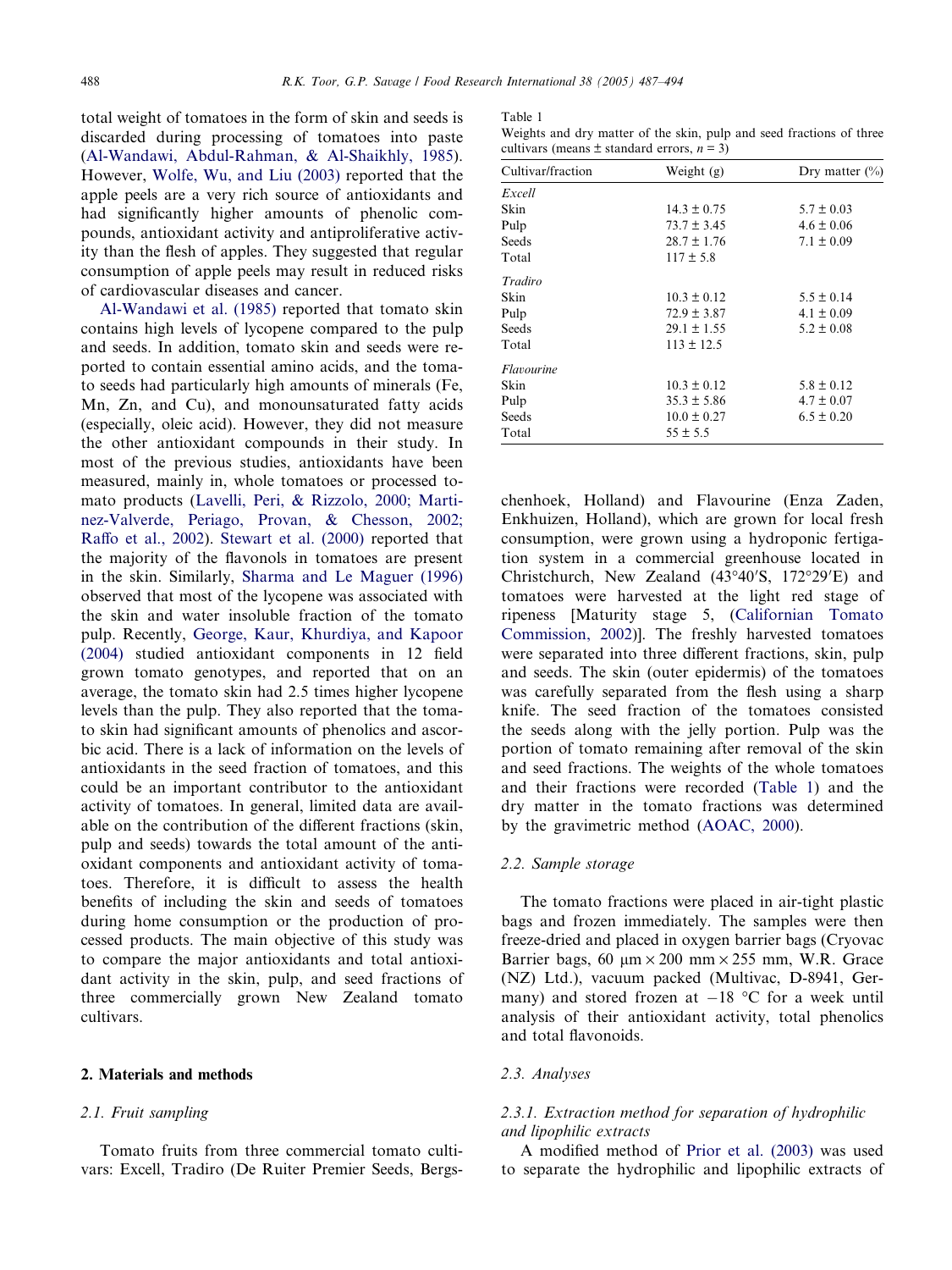different fractions of tomatoes. In brief, 0.5 g of finely ground freeze-dried tomato fraction was extracted twice with 10 ml hexane, in the dark, followed by centrifugation at 3400 rcf for 10 min. The lipophilic extract was prepared by drying a known volume (4 ml) of the hexane extract under nitrogen flow. This was then redissolved in 0.5 ml of 100% acetone and vortexed for 2 min followed by addition of 1.5 ml of 80% acetone. The samples were vortexed and sonicated for 5 min to completely dissolve the residue. After the hexane extraction, the sample was used for the extraction of hydrophilic antioxidants. The residual hexane in the samples was evaporated under nitrogen flow, followed by the extraction of the residual pellet with 10 ml of acetone:water:acetic acid (70:29.5:0.5, v/v/v), vortexed for 1 min, then sonicated for 5 min. The tubes were covered with aluminium foil and were placed on a rotary mixer for 15 min followed by centrifugation at 3400 rcf for 10 min. The supernatant (hydrophilic extract) was then transferred to a new tube.

## 2.3.2. Total phenolics

Total phenolics in the hydrophilic and lipophilic extracts of the tomato fractions were measured by the method adapted from [Spanos and Wrolstad \(1990\).](#page-7-0) In brief, the hydrophilic and lipophilic extracts were appropriately diluted and then oxidized with 2.5 ml of freshly diluted 0.2 M Folin–Ciocalteau reagent. This reaction was neutralized by adding 2.0 ml of 7.5% w/v sodium carbonate, and the samples were vortexed for 20 sec. The samples were then incubated at 45  $\degree$ C for 15 min and the absorbance of the resulting blue colour was measured at 765 nm on an UV–Vis recording spectrophotometer (UV-2100, Shimadzu). Gallic acid was used as a standard, and results were expressed as gallic acid equivalents (GAE) per 100 g fresh weight (FW). The results were corrected for the contribution of ascorbic acid to the total phenolics as described by [Toor \(2004\).](#page-7-0)

#### 2.3.3. Total flavonoids

The flavonoid content of different fractions was measured using a colorimetric assay developed by [Zhi](#page-7-0)[shen, Mengcheng, and Jianming \(1999\).](#page-7-0) A known volume (0.5 ml) of the hydrophilic extract or standard solutions of rutin (Sigma) was added to a 10 ml volumetric flask. Distilled water was added to make a volume of 5 ml. At zero time,  $0.3$  ml of  $5\%$  w/v Na-NO2was added to the flask. After 5 min, 0.6 ml of  $10\%$  w/v AlCl<sub>3</sub> was added and after 6 min, 2 ml of 1 M NaOH was added to the mixture followed by the addition of 2.1 ml distilled water. Absorbance was read at 510 nm against the blank (water) and flavonoid content was expressed as mg rutin equivalents/ 100 g FW.

#### 2.3.4. Lycopene

Lycopene from tomato skin, pulp and seeds was extracted using a mixture of hexane:acetone:ethanol (2:1:1) by the method of [Sadler, Davis, and Dezman](#page-7-0) [\(1990\)](#page-7-0). The lycopene content of samples was measured spectrophotometrically at 472 nm using an extinction coefficient  $(E_{1 \text{ cm}}^{1\%})$  of 3450 [\(Davis, 1976; Sharma & Le](#page-7-0) [Maguer, 1996](#page-7-0)) and the results were expressed as mg/ 100 g FW.

#### 2.3.5. Ascorbic acid

The ascorbic acid of the fresh fractions was measured with a Metrohm 670 titroprocessor (Metrohm Herisau, Switzerland) using the AOAC method [\(AOAC, 1990\)](#page-6-0). In brief, the samples were mixed with 40 ml of buffer (1 g/L oxalic acid plus 4 g/L anhydrous sodium acetate) and were titrated against the dye solution containing 295 mg/L DPIP (phenolindo-2,6-dichlorophenol) and 100 mg/L sodium bicarbonate. The standard curve was generated with concentrations of 0.2, 0.4, 0.6, 0.8 and 1 mg of standard L-ascorbic acid (AnalaR, BDH). The ascorbic acid content in the samples was determined from the standard curve and the results were expressed as mg/100 g FW.

#### 2.3.6. Antioxidant activity

The radical scavenging capacity (antioxidant activity) of the acetone extracts was measured using the modified ABTS (2,2<sup>'</sup> azinobis (3-ethylbenzothiazoline-6-sulfonic acid) diammonium salt) radical decolorization assay ([Miller & Rice-Evans, 1997\)](#page-7-0). The  $ABTS<sup>+</sup>$  radical was generated using manganese dioxide. Then 1 ml of the  $ABTS<sup>+</sup>$  solution was added to 100 µl of standard or sample and vortexed for 10 s. The decolourisation caused by reduction of the cation by antioxidants from the sample was measured at 734 nm (Shimadzu UV2100, UV–Vis recording spectrophotometer with temperature controlled cell holder (Shimadzu TCC-260)) 1 min after addition of the sample. Assays were performed with three dilutions per extract, and duplicate assays per dilution. Trolox<sup>®</sup> (6 hydroxy-2,5,7,8-trimethyl-chroman-2-carboxylic acid), a water-soluble vitamin E analogue, was used to prepare the standard curve and activity was reported as micromolar Trolox equivalent antioxidant capacity (umole TEAC).

#### 2.3.7. Statistical analysis

All data is reported as mean ± standard error of the mean for three replicates. One-way analysis of variance (ANOVA) was used and the least significant difference (LSD) at  $p < 0.05$  was calculated using the Genstat 6th edition ([Genstat, 2000\)](#page-7-0) to determine significant differences between the different fractions of tomatoes. Two-way analysis of variance was also performed to study the interactions between cultivars and the different fractions of tomatoes.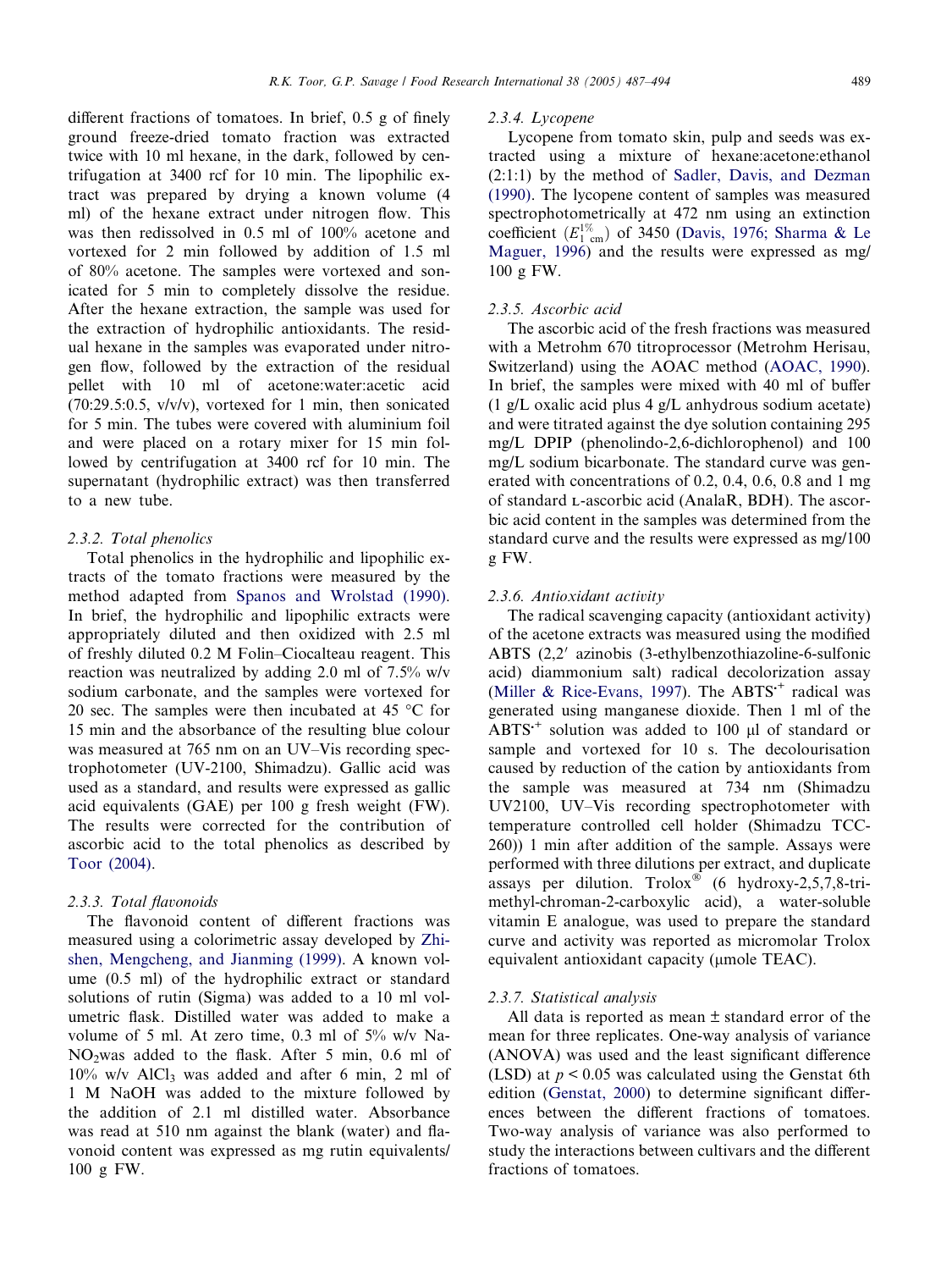<span id="page-3-0"></span>

Table 2

| Fractions | Total phenolics<br>$(mg \text{ GAE}/100 g)$ |                        | Total flavonoids<br>$(mg$ rutin eq/100 g) | Lycopene<br>(mg/100 g) | Ascorbic acid<br>(mg/100 g) | Antioxidant activity<br>$(\mu M$ TEAC/100 g) |                         |
|-----------|---------------------------------------------|------------------------|-------------------------------------------|------------------------|-----------------------------|----------------------------------------------|-------------------------|
|           | Hydrophilic                                 | Lipophilic             |                                           |                        |                             | Hydrophilic                                  | Lipophilic              |
| Skin      | $29.1 \pm 1.12^a$                           | $5.6 \pm 0.21^{\rm a}$ | $20.4 \pm 0.61^{\rm a}$                   | $8.7 \pm 1.12^a$       | $16.9 \pm 0.89^{\rm a}$     | $212.6 \pm 14.83$ <sup>a</sup>               | $18.5 \pm 0.72^{\rm a}$ |
| Pulp      | $12.7 \pm 2.03^{\circ}$                     | $2.3 \pm 0.12^{\circ}$ | $8.2 \pm 0.37^{\circ}$                    | $2.8 \pm 0.14^b$       | $8.9 \pm 0.59^{\rm b}$      | $81.8 \pm 9.49^{\circ}$                      | $7.0 \pm 0.35^{\circ}$  |
| Seeds     | $22.0 \pm 3.76^{\rm b}$                     | $3.5 \pm 0.33^b$       | $12.1 + 1.18^b$                           | $1.6 \pm 0.10^{\circ}$ | $8.4 \pm 0.78^{\rm b}$      | $114.0 \pm 20.12^b$                          | $9.4 \pm 1.16^b$        |

Major antioxidants and antioxidant activities in the skin, pulp and seed fractions (means ± standard error of means of the three cultivars)

Data followed by different letters in the same column are significantly different at 0.05 probability level.

## 3. Results and discussion

Tomatoes in this study were harvested at the same stage of development as they would be for domestic sale. The total weight of the tomatoes and the weight of the different fractions are given in [Table 1](#page-1-0). The weight of the two salad tomatoes Excell and Tradiro were the ideal weight for domestic consumption. The weight of Flavourine was much lower but was typical of a cocktail grade tomato. The data presented in Table 2 are the antioxidant compositions of the different fractions and are the mean values of three tomato cultivars and are based on a wet matter basis.The total ascorbic acid, lycopene and phenolic contents of the tomatoes in this study fall within the range of values summarized by [Kerkhofs, Lister, and Savage \(2004\)](#page-7-0). In this review [Kerkhofs et al. \(2004\)](#page-7-0) compared the antioxidant contents of salad-type tomatoes grown both in New Zealand and in different parts of the world.

# 3.1. Antioxidant composition in skin, seed and pulp of different cultivars

Phenolic compounds tend to accumulate in the dermal tissues of plant body because of their potential role in protection against ultraviolet radiations, to act as attractants in fruit dispersal, and as defence chemicals against pathogens and predators [\(Strack, 1997](#page-7-0)). In this study, significantly ( $p < 0.05$ ) higher levels of total phenolics (both hydrophilic as well as lipophilic) and total flavonoids were detected in the skin of tomatoes (Table 2). The hydrophilic phenolics in the skin of three cultivars ranged from 26.9–30.3 mg GAE/100 g. Flavourine had significantly ( $p < 0.05$ ) lower hydrophilic phenolics in its skin than Excell and Tradiro (Fig. 1). The pulp of Tradiro had significantly ( $p < 0.05$ ) lower hydrophilic phenolics (8.7 mg GAE/100 g) than Excell and Flavourine (14.3 and 15.2 mg GAE/100 g). The seed fraction of Excell had significantly  $(p < 0.05)$  higher hydrophilic phenolics (28.8 mg GAE/100 g) than Tradiro and Flavourine (15.8 and 21.6 mg GAE/100 g, respectively). [George et al. \(2004\)](#page-7-0) reported that the phenolic content in the skin of different field grown tomato genotypes ranged from 10–40 mg catechin equivalents/100 g, and in pulp the phenolic content ranged from 9–27 mg catechin equivalents/100 g. The values of the hydrophilic phenolics in the skin and pulp of greenhouse grown NewZealand tomatoes fall within the range reported by [George et al. \(2004\).](#page-7-0) [Vinson et al. \(1998\)](#page-7-0) studied the amount of phenolics in commonly consumed vegetables and, on the basis of their average consumption, tomatoes were identified as the most important suppliers of phenolics in human diet, followed by corn and beans.

The lipophilic phenolics contributed 14–17% of the total phenolic content (hydrophilic + lipophilic) of the skin of tomatoes, whereas, they contributed 13–22% of the total phenolics present in the pulp and 12–15% of the total phenolics present in the seed fraction of tomatoes. There was no significant difference in the lipophilic phenolic content of skin and pulp of the three cultivars, but the seed fraction of Tradiro had significantly  $(p < 0.05)$  lower lipophilic phenolics  $(2.8 \text{ mg } \text{GAE}/100)$ g) than Excell and Flavourine (3.9 and 3.6 mg GAE/ 100 g, respectively) ([Fig. 2](#page-4-0)). In addition, this study has also identified the seed fraction of tomatoes as an important reservoir of phenolics. The mean total phenolics (hydrophilic + lipophilic) and total flavonoids in the seeds of three cultivars were significantly ( $p < 0.05$ ) higher than the mean phenolic content of their pulps (Table 2). In a recent study on red grapes by [Negro, Tommasi, and](#page-7-0) [Miceli \(2003\),](#page-7-0) it was reported that the total phenolic



Fig. 1. Total phenolics in the hydrophilic extract of tomatoes.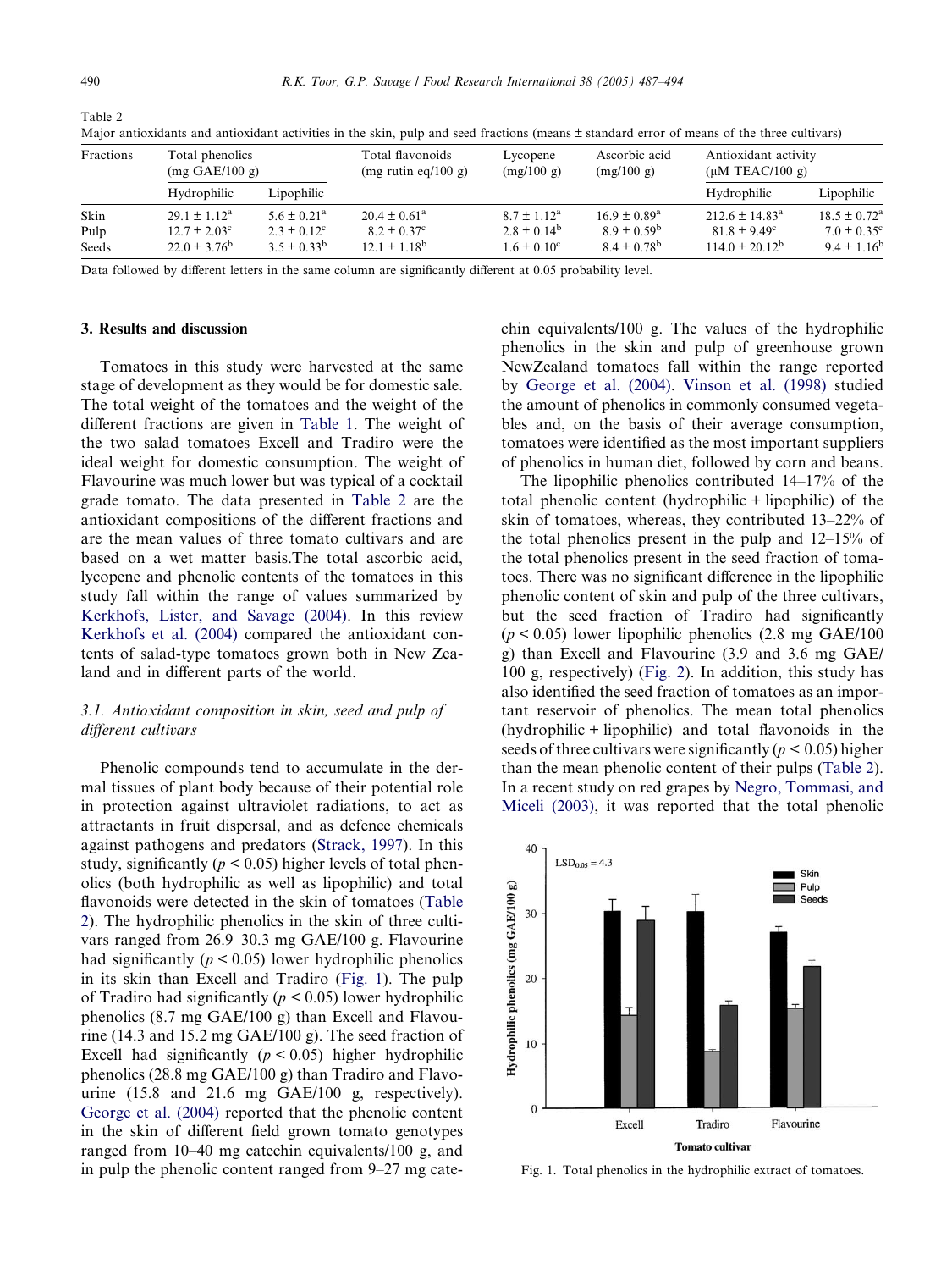<span id="page-4-0"></span>

Fig. 2. Total phenolics in the lipophilic extract of tomatoes.

substances, total flavonoids and antioxidant activity were significantly  $(p < 0.01)$  higher in the seed extract of grapes compared to the peel and they suggested that by-products of grape processing could be used as sources of natural antioxidants.

Flavonoids, which are the major components of the total phenolic content of tomatoes, were also quantified in different fractions of tomato (Fig. 3). No significant difference was observed in the total flavonoids of the skin and pulp of the three cultivars. However, the flavonoid content in the seed fraction of Tradiro (9.8 mg rutin equivalents/100 g) was significantly ( $p < 0.05$ ) lower than Excell and Flavourine (12.8 and 13.7 mg rutin equivalents/100  $\epsilon$ ).

Among the three fractions of tomato, the skin was found to contain the highest levels of lycopene (Fig. 4). The lycopene content of pulp was found to be significantly ( $p < 0.05$ ) higher than the seed fraction This finding is consistent with results of [Sharma and Le Maguer](#page-7-0) [\(1996\)](#page-7-0) who showed that lycopene is mostly attached to the fibre fraction of the pulp. The skin of Excell had sig-



Fig. 3. Total flavonoid content of tomatoes.



Fig. 4. Lycopene content of tomatoes.

nificantly ( $p < 0.05$ ) lower lycopene (6.5 mg/100 g) than Tradiro and Flavourine (9.4 and 10.2 mg/100 g, respectively). [Al-Wandawi et al. \(1985\)](#page-6-0) reported a lycopene content of 12 mg/100 g in the skin of tomatoes used for processing in Northern Iraq, whereas, [Sharma and](#page-7-0) [Le Maguer \(1996\)](#page-7-0) reported a value of 54 mg/100 g in skin of tomatoes obtained from Canada. [George et al.](#page-7-0) [\(2004\)](#page-7-0) reported that the lycopene content ranged from 5–14 mg/100 g in the skin of tomatoes grown outdoors in India. The variation in the lycopene content of tomatoes obtained from different parts of the world is probably due to the differences in their growing conditions. Generally, the field grown tomatoes have been reported to contain higher levels of lycopene, ranging from 5.2 to 23.6 mg/100 g ([Abushita, Daood, & Biacs, 2000; Gomez](#page-6-0) [et al., 2001; Takeoka et al., 2001\)](#page-6-0), whereas, the greenhouse grown tomatoes are reported to contain lycopene between 0.1 and 10.8 mg/100 g ([Leonardi et al., 2000\)](#page-7-0). The cultivar and ripening stage of tomatoes can also affect their levels of lycopene and other antioxidants ([Abushita et al., 2000; Davies & Hobson, 1981; Gomez](#page-6-0) [et al., 2001; Thompson et al., 2000\)](#page-6-0). These factors could account for the variation in the lycopene levels reported in different studies. The red colour of tomatoes is mainly due to presence of lycopene [\(Sharma & Le Maguer,](#page-7-0) [1996](#page-7-0)). Excell had a less bright red colour compared to Tradiro and Flavourine, and Excell was also found to have a significantly ( $p < 0.05$ ) lower amount of lycopene in its skin (6.5 mg/100 g) compared with Tradiro and Flavourine, whereas, no significant differences were observed in the lycopene content of the seed and pulp fractions in the three cultivars. The results of the present study suggest that the variation in the redness of different cultivars is mainly due to a difference in the levels of lycopene accumulated in their skins.

The mean ascorbic acid content in the skin of the three cultivars was significantly ( $p < 0.05$ ) higher compared to the pulp and seeds ([Table 2\)](#page-3-0). The skin of Excell had significantly ( $p < 0.05$ ) higher ascorbic acid (18.6)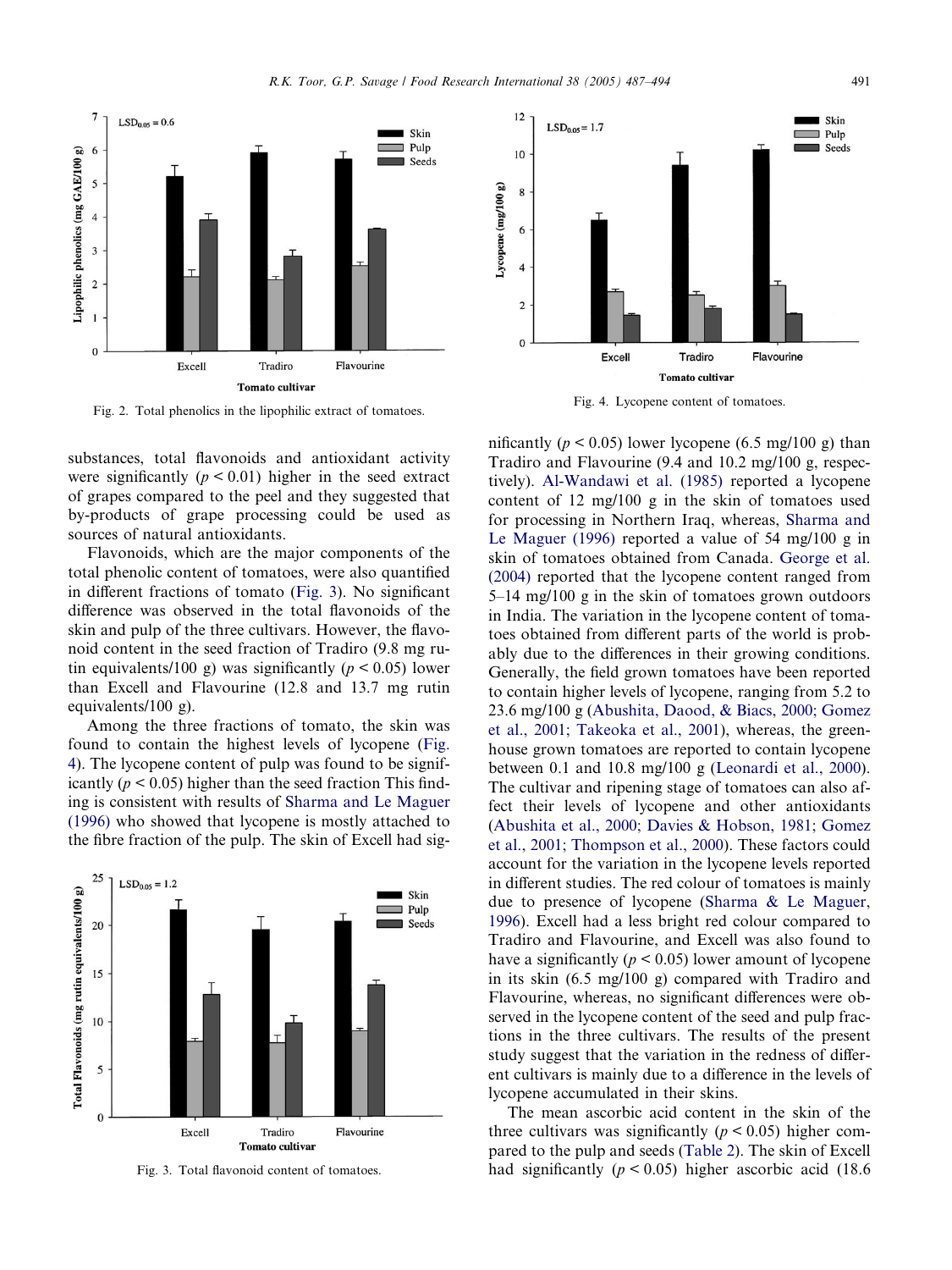

Fig. 5. Ascorbic acid content of tomatoes.

mg/100 g) than Tradiro and Flavourine (15.7 and 16.2 mg/100 g FW, respectively) (Fig. 5). The pulp of Flavourine had significantly ( $p < 0.05$ ) lower ascorbic acid (7.8) mg/100 g) than Excell and Tradiro (9.8 and 9.1 mg/100 g, respectively), whereas, the seed fraction of Flavourine had significantly ( $p < 0.05$ ) higher ascorbic acid (9.9 mg/ 100 g) than Excell and Tradiro (7.6 and 7.5 mg/100 g, respectively). These results of this study are in accordance with [George et al. \(2004\),](#page-7-0) who reported that the ascorbic acid content ranged from 8–56 mg/100 g in the skin, and 8–32 mg/100 g in the pulp of Indian tomatoes.

To our knowledge, this is the first time that the antioxidant activity in the skin, pulp, and seeds of tomatoes has been reported. Due to higher levels of all major antioxidant compounds, the skin of tomatoes also had a significantly  $(p < 0.05)$  higher antioxidant activity compared to pulp and seeds. Antioxidant activity in both the hydrophilic and lipophilic extracts of tomatoes was measured and it was found that the antioxidant activity in the hydrophilic extracts of skin, seeds and pulp was the major contributor (91–93%) to the total antioxidant activity (hydrophilic + lipophilic) of the fractions. Excell skin was found to have a significantly  $(p < 0.05)$  higher antioxidant activity in its hydrophilic extract (242  $\mu$ M TEAC/100 g) than Tradiro and Flavourine (198 and 197  $\mu$ M TEAC/100 g, respectively) (Fig. 6). This is due to the higher levels of all the major contributors of the hydrophilic antioxidant activity (ascorbic acid, total flavonoids and hydrophilic phenolics) in the skin of Excell compared to the skins of other cultivars. Tradiro had a significantly ( $p < 0.05$ ) lower antioxidant activity in its pulp  $(63 \mu M)$  TEAC/100 g) compared to Excell and Flavourine (94 and 88  $\mu$ M TEAC/100 g, respectively). This is possibly due to the lower levels of hydrophilic phenolics detected in the pulp of Tradiro.



Fig. 6. Antioxidant activity in the hydrophilic extract of tomatoes.

As shown in Fig. 7, the antioxidant activity in the lipophilic extract of skin of Flavourine was significantly  $(p < 0.05)$  higher than Excell and Tradiro and it is probably due to the higher amount of lycopene present in the skin of Flavourine. There was no significant difference in the antioxidant activity of the lipophilic extracts in the pulps of the three cultivars. However, the seed fraction of Tradiro had significantly ( $p < 0.05$ ) lower antioxidant activity  $(7.1 \mu M)$  TEAC/100 g) in its lipophilic extract compared to Excell and Flavourine (10.9 and 10.1  $\mu$ M TEAC/100 g, respectively), and this is probably due to the lower levels of lipophilic phenolics detected in the seed fraction of Tradiro.

# 3.2. Percent contribution of skin, seed, and pulp fractions to the total antioxidant content in whole tomatoes

The results (based on 100 g FW basis) show that the amount of antioxidants and antioxidant activity is higher in the skin of tomatoes compared to the pulp and



Fig. 7. Antioxidant activity in the lipophilic extract of tomatoes.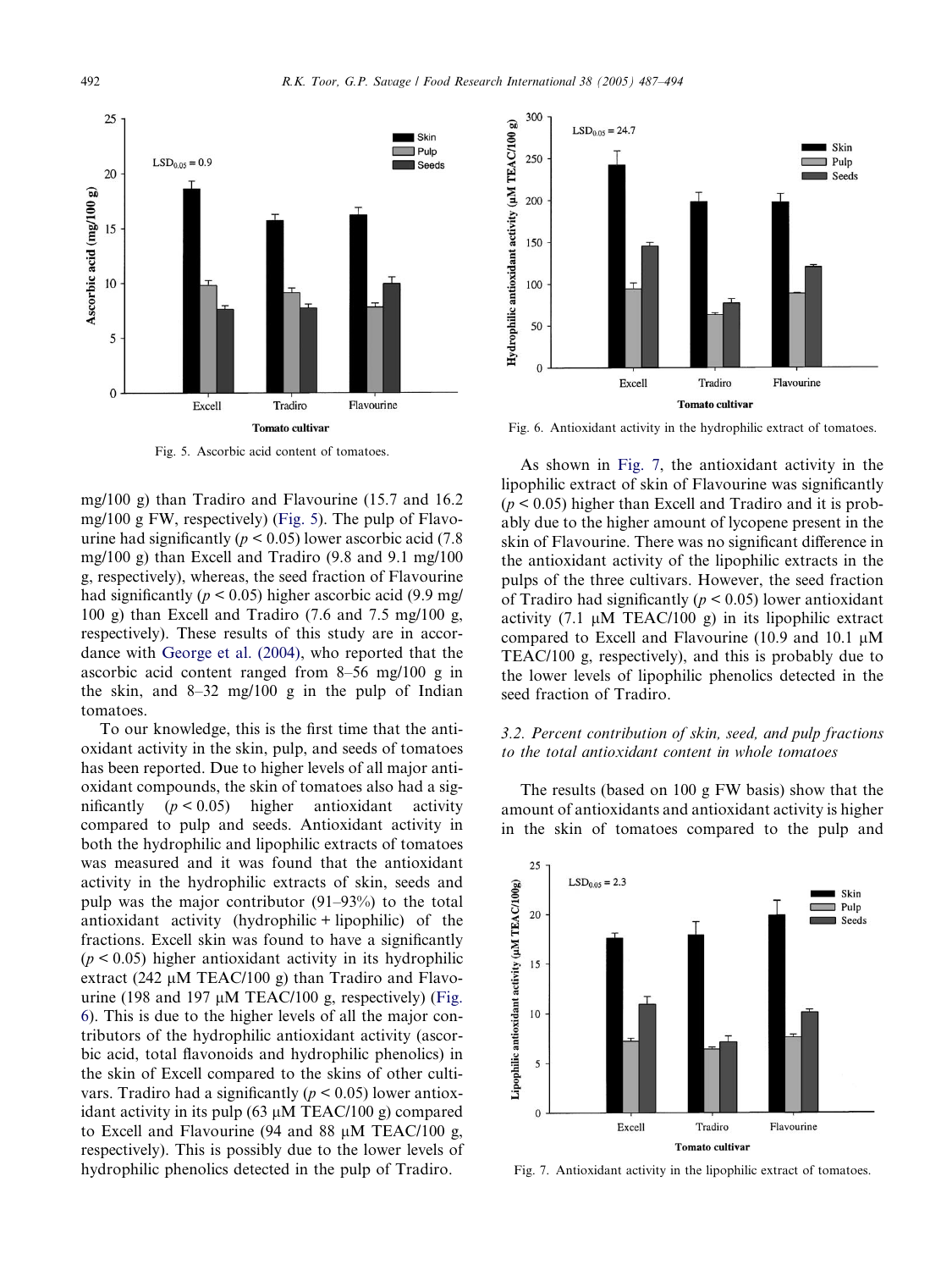| Cultivar/fraction | Total phenolics                     | Total flavonoids | Lycopene | Ascorbic acid | Antioxidant activity                |  |
|-------------------|-------------------------------------|------------------|----------|---------------|-------------------------------------|--|
|                   | (hydrophilic + lipophilic extracts) |                  |          |               | (hydrophilic + lipophilic extracts) |  |
| Excell            |                                     |                  |          |               |                                     |  |
| Skin              | 19                                  | 25               | 28       | 22            | 24                                  |  |
| Pulp              | 46                                  | 46               | 59       | 60            | 48                                  |  |
| Seeds             | 35                                  | 29               | 13       | 18            | 28                                  |  |
| Tradiro           |                                     |                  |          |               |                                     |  |
| Skin              | 29                                  | 26               | 38       | 21            | 30                                  |  |
| Pulp              | 42                                  | 49               | 48       | 59            | 47                                  |  |
| Seeds             | 29                                  | 25               | 14       | 20            | 23                                  |  |
| Flavourine        |                                     |                  |          |               |                                     |  |
| Skin              | 28                                  | 32               | 46       | 31            | 32                                  |  |
| Pulp              | 51                                  | 47               | 47       | 51            | 49                                  |  |
| Seeds             | 21                                  | 21               | 7        | 18            | 19                                  |  |

<span id="page-6-0"></span>Table 3 Calculated average percent contributions of skin, seed and pulp fraction to the antioxidants and antioxidant activity of whole tomatoes

seeds [\(Table 2](#page-3-0)). But in fact, the amount of skin and seed fraction present in whole tomato is very low as compared to the pulp ([Table 1\)](#page-1-0). In order to determine the contribution of the skin and seed fractions to the total antioxidant composition of tomato, it is important to measure the antioxidants in each fraction on the basis of their actual weight in the tomato. Therefore, the amount of antioxidants in each fraction was calculated on the basis of their actual weights in whole tomatoes. Percent contribution of each fraction to the total amount of antioxidants present in tomato (skin + seeds + pulp) was calculated and the results are given in Table 3.

The skin and seeds of the three cultivars on average contributed 53% to the total phenolics, 52% to the total flavonoids, 48% to the total lycopene, 43% to the total ascorbic acid, and 52% to the total antioxidant activity, present in tomatoes. These results show that the skin and seed fractions are important contributor to the major antioxidants and overall antioxidant activity of tomatoes. Therefore, removal of tomato skin and seeds during their fresh consumption or home cooking means a significant loss of the antioxidants. Similarly, the discard of tomato slurry (consisting of skin and seeds of tomatoes) during the preparation of processed tomato products means a loss of antioxidants. The tomato slurry is discarded because it is believed that the skin and seeds of tomatoes may give a coarse texture to the final product and may result in a woody taste. In a recent study, [Sanchez et al. \(2003\)](#page-7-0) separated the tomato skin from the tomato slurry and modified it by passing through the homogeniser before adding it to the tomato juice. The tomato paste thus prepared was reported to have improved rheological properties than the paste prepared without the addition of tomato slurry. The authors suggested that addition of modified tomato slurry could lead to a significant cost saving by reducing the quantity of thickeners added to the paste.

#### 4. Conclusions

This study suggests that the skin and seed fractions of tomato are a very rich source of antioxidant compounds, and the incorporation of the skin and seeds fraction during home consumption or processing could lead to about a 40–53% increase in the amount of all the major antioxidants in the final product. Therefore, removal of these fractions during home cooking or processing results in a loss of their potential health benefits. Consumer demand for healthy food products provides an opportunity to develop foods rich in antioxidants as new functional foods. By adopting slight changes during processing, the antioxidant and nutrient composition of the final products can be increased, and a valuable reserve of antioxidants would be optimally utilized. The results of this study will be also of value in designing a unit on-site for the extraction of lycopene and other antioxidants from the tomato processing wastes. The skin and seed fractions of tomatoes could also be used as a value added ingredient in other food products. Along with a diet rich in other plant produce, tomatoes, and their skins and seeds, could play an important role in improving antioxidant intake in the human diet.

## References

- Abushita, A. A., Daood, H. G., & Biacs, P. A. (2000). Change in carotenoids and antioxidant vitamins in tomato as a function of varietal and technological factors. Journal of the Agricultural and Food Chemistry, 48, 2075–2081.
- Al-Wandawi, H., Abdul-Rahman, M., & Al-Shaikhly, K. (1985). Tomato processing wastes as essential raw material sources. Journal of Agricultural and Food Chemistry, 33, 804–807.
- AOAC. (1990). Association of Official Analytical Chemists. (15th ed., pp. 1058–1059). Washington, DC.
- AOAC. (2000). Official methods of analysis of AOAC international. (17th ed.). Gaithersburg, MD, USA.
- Beutner, S., Bloedorn, B., Frixel, S., Blanco, I. H., Hoffmann, T., Martin, H., et al. (2001). Quantitative assessment of antioxidant